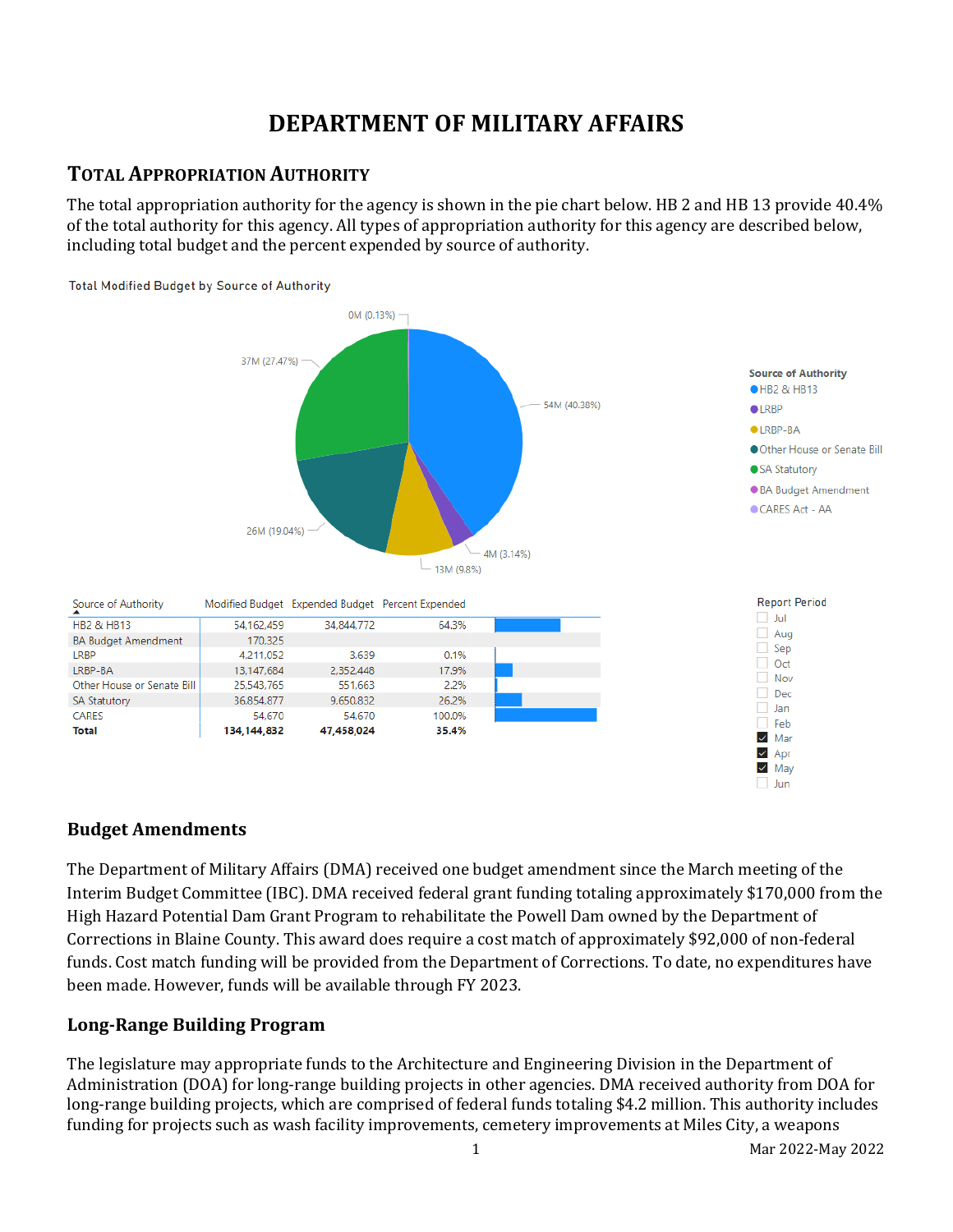cleaning facility at Fort Harrison, and the Malta and Miles City Readiness Centers. Long-Range Building Program projects often take a number of years to complete, which is the reason for the low expenditures to date. Additional information on the Long-Range Building Program can be found here[: https://leg.mt.gov/lfd/interim](https://leg.mt.gov/lfd/interim-budget-committee-section-f/)[budget-committee-section-f/.](https://leg.mt.gov/lfd/interim-budget-committee-section-f/) 

### **Long-Range Building Program – Budget Amendments (LRBP-BA)**

For FY 2022, DMA's budget included \$13.1 million in federal funds and capital project funds for military construction projects. These projects were not included in the long-range building projects appropriated by the legislature. The funds were amended into previous biennia budgets and continued into the current year and include:

- Fort Harrison Projects:
	- $\circ$  \$3.0 million for a maintenance bay addition to the combined support maintenance shop
	- $\circ$  \$1.8 million for the construction of an enlisted barracks facility
	- o \$1.3 million for a maintenance vehicle/sand storage building
	- o \$170,000 for a hazardous waste accumulation area
	- $\circ$  \$131,000 for dining facilities
- \$571,000 for unheated storage facilities
- \$6.0 million for the Miles City Aviation Readiness Center
- \$147,000 for the Missoula veteran's cemetery

To date, the agency has expended \$2.4 million of these funds, primarily for the enlisted barracks facility project at Fort Harrison.

#### **Other Bills**

#### *HB 5 – Agency Capital Development Projects*

Several previous legislatures have appropriated funds directly to DMA in HB 5, or other long-range building bills, for construction projects on various military bases and armories across Montana. As the construction projects take several years, the unspent authority awarded in one biennium is continued into future biennia until the projects are completed. In FY 2022, \$25.5 million is included in the Department of Military Affairs' budget for agency capital development projects, with the majority approved by the 2021 Legislature and the balance from continuing authority from prior sessions. The projects approved by the 2021 Legislature include:

- \$6.0 million for the design and construction of barracks and supporting infrastructure at Fort Harrison
- \$3.0 million for capital improvements to statewide facilities
- \$2.2 million for the construction of barracks for National Guard soldiers at the Limestone Hills training area near Townsend
- \$2.2 million for the renovation of existing space in the Regional Training Institute building and the construction of new classroom space
- \$0.8 million for the renovation of paved/surfaced secure compound space for military vehicles and equipment to load and unload trains at Fort Harrison
- \$0.8 million for the installation of an eight-foot-tall chain-link fence, security gates, and gravel base to create multiple secured compound sections at Fort Harrison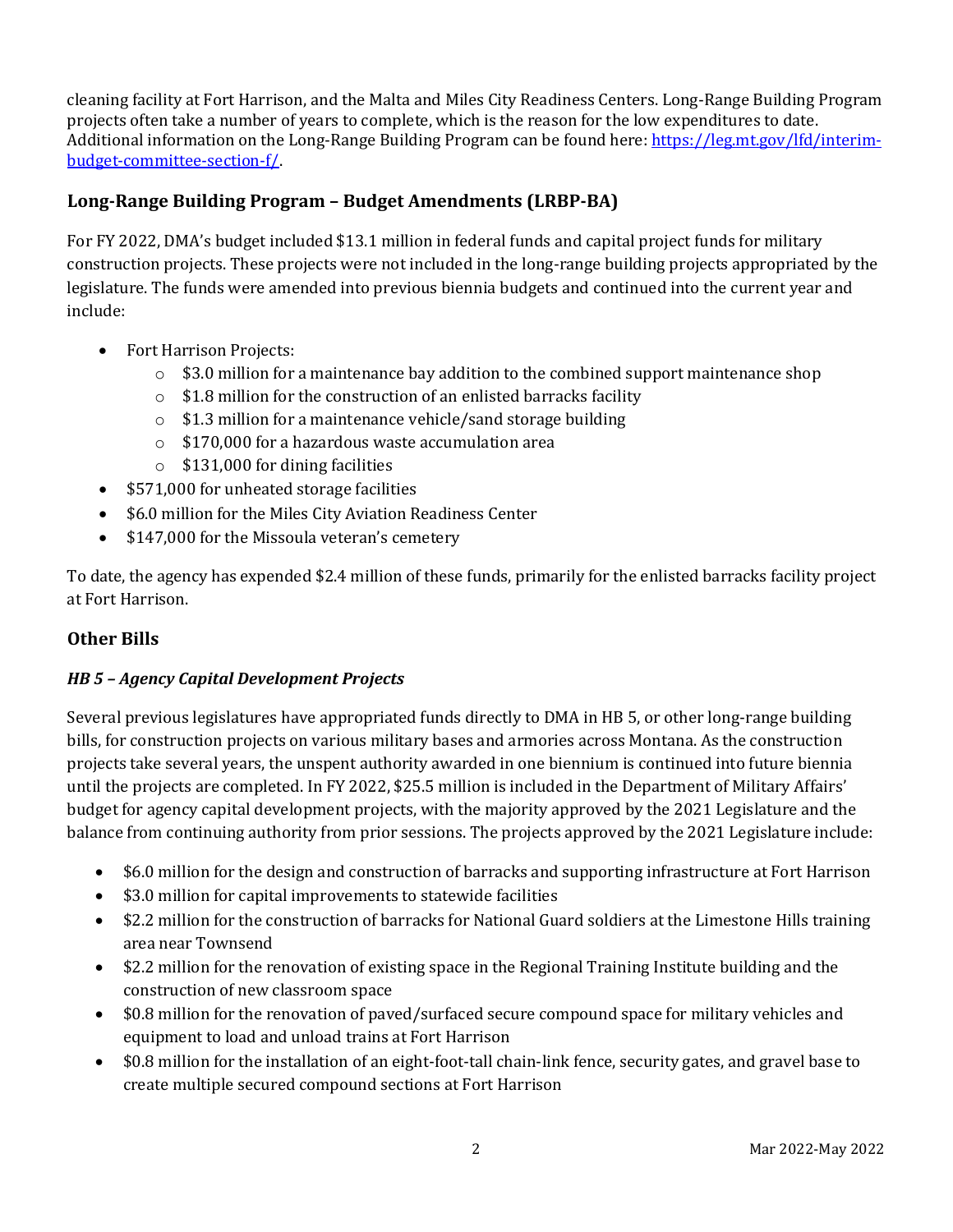- \$0.5 million for a remodel of the Post Engineers Maintenance Building to accommodate 24 personnel and create a conference room at Fort Harrison
- \$0.4 million to construct military equipment parking with rigid concrete pavement at the Helena field maintenance shop
- \$0.2 million for the replacement of the roof on building 530 at Fort Harrison
- \$0.1 million to construct a fence around the perimeter of the Billings field maintenance shop
- \$0.1 million for permanent vault style latrines at the training area at Fort Harrison
- \$0.1 million to remove existing waste oil burners from the aircraft storage hanger and install aboveground storage tanks for jet fuel and used oil at the Army Aviation Support Facility
- \$0.1 million for the construction of a concrete loading ramp at the Limestone Hills training area
- \$0.1 million to replace rigid concrete paving and install stormwater drainage structures, fencing, and curbing at the Missoula field maintenance shop

As of the end of May, during FY 2022 DMA has expended \$552,000 of its long-range building funds from previous biennia.

#### *HB 701 – Revising Laws Related to the Regulation and Taxation of Marijuana*

The 2021 Legislature appropriated \$200,000 annually in the 2023 biennium from the marijuana state special revenue account to the Department of Military Affairs to provide services and assistance to Montana veterans and surviving spouses and dependents. As of the end of May, the Department of Military Affairs had not expended any of the funding. The agency anticipates utilizing these funds by the end of June for equipment for the Veterans Cemeteries.

#### *COVID-19 Authority*

The following chart is provided to allow the legislature to examine the funding that is available to the agency for COVID-19 impacts.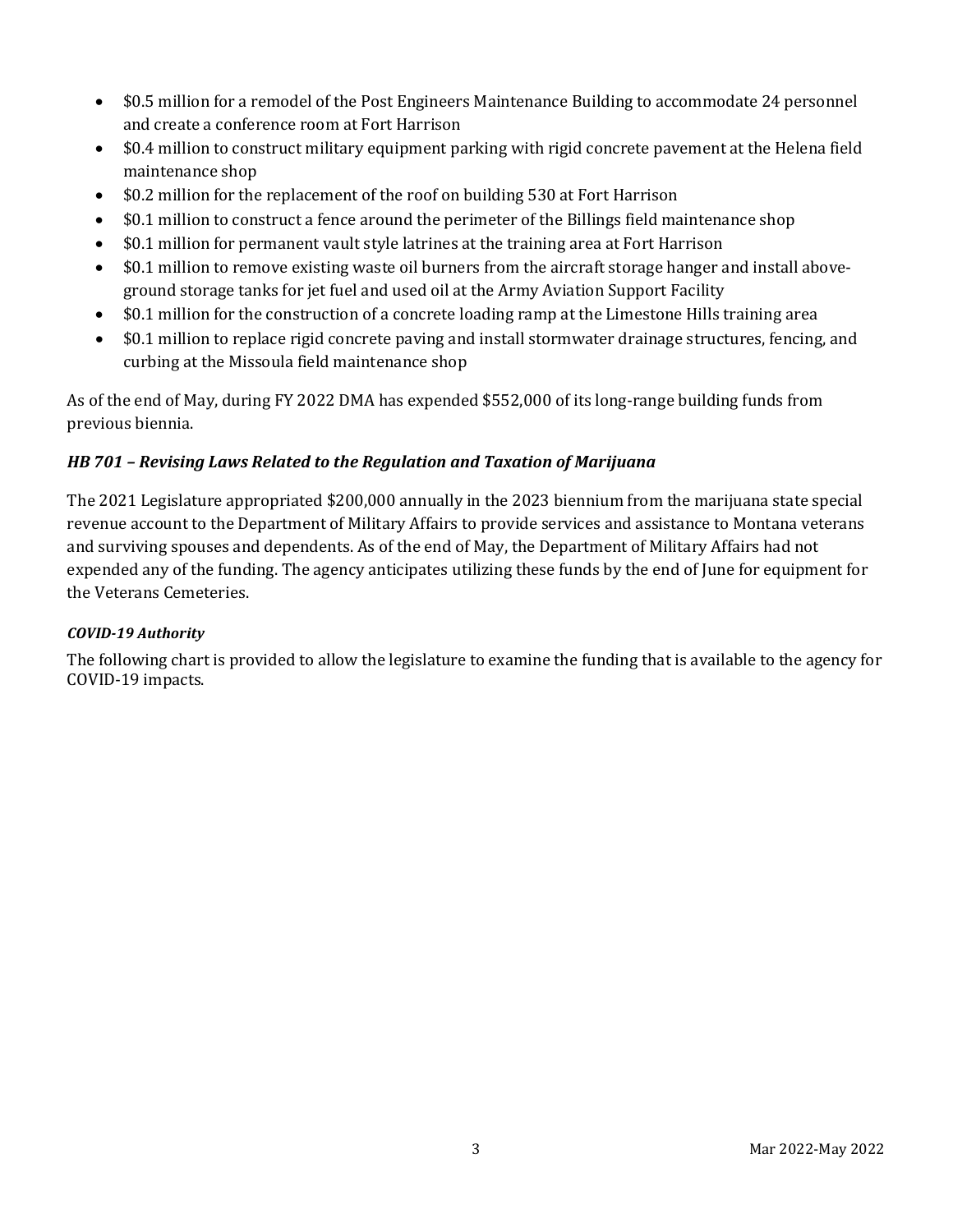

The Department of Military Affairs received Coronavirus Aid, Relief, and Economic Security (CARES) Act I appropriations of \$3.4 million. DMA expended all of these funds. These funds were for the Disaster and Emergency Services (DES) Program, which is responsible for coordinating emergency management in Montana. The DES was responsible for implementing an emergency response to the COVID-19 outbreak, which included organizing increased personal protective equipment, ventilators, and treatment drugs for hospitals, nursing homes, prisons, as well as other facilities in need of supplies. Additionally, DMA hired staff as contact tracers to assist local and public health departments, and for deployments to airports and hospitals.

### **Statutory Appropriations**

### *Governor's Emergency Fund (10-3-312, MCA)*

Statute provides the Governor with \$16.5 million general fund over the biennium to address unanticipated costs associated with disasters and emergencies. Natural disasters include costs associated with flooding, windstorms, winter storms, and tornados. In FY 2022, the Department of Military Affairs budget includes \$1.0 million in general fund from disasters declared in previous biennia. Through the end of May, DMA has not expended any of the funding. Lower expenditures are due to these funds typically being for multi-year mitigation or reimbursement projects.

### *Wildfire Funding (76-13-150, MCA)*

Statute provides for a state special revenue fire suppression account. Governor Gianforte declared a statewide wildland fire emergency in Montana in July 2021 and activated the Montana National Guard. DMA has anticipated spending \$3.9 million in statutory appropriations of state special revenue from the fire suppression fund for the costs of summer firefighting. This appropriation was reduced by \$1.7 million since the March 2022 IBC meeting. DMA reverted this unspent authority back to the Department of Natural Resources and Conservation. As of the end of May, DMA has expended the entire appropriation authority.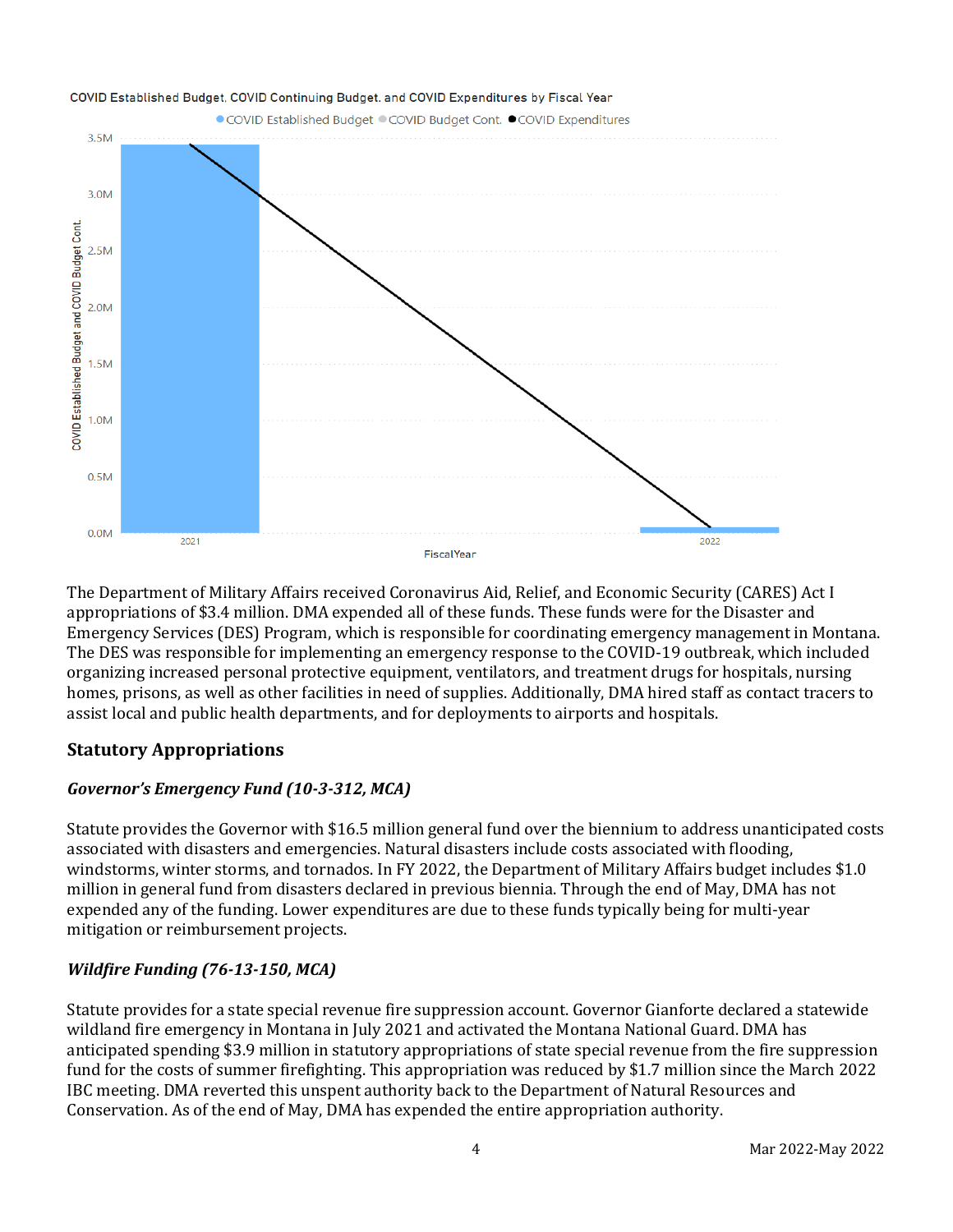### *Federal Emergency Management Agency (FEMA) Funding (10-3-311, MCA)*

The Department of Military Affairs is granted statutory authority to spend federal funds received for federally declared disasters including pandemic relief. Of the \$30.2 million in federal funds for disasters, \$23.6 million is budgeted for the COVID-19 pandemic efforts. As of the end of May, DMA has expended \$5.0 million on pandemic-associated costs and \$118,000 for costs associated with floods and severe wind events.

#### *Veterans Cemetery (10-2-601, MCA)*

The Veterans Affairs Division has a statutory appropriation for the operation of the Montana Veterans Cemetery Program. The Veterans Cemetery Program operates:

- Montana State Veterans Cemetery Fort Harrison, Helena
- Eastern Montana State Veterans Cemetery Miles City
- Western Montana State Veterans Cemetery Missoula

Funding for the program is provided through a portion of motor vehicle registration fees, cemetery plot allowances, and donations. As of the end of May, DMA has expended \$552,000 of the \$740,000 in state special revenue funds appropriated for the cemeteries.

#### *Montana Military Family Relief Fund (MMFRF; 10-1-1303, MCA)*

The Montana military family relief fund receives statutory appropriations to provide monetary grants to families of Montana National Guard and Reserve Component members who on or after April 28, 2007, are on active duty for federal service in a contingency operation. MMFRF grants are intended to help Montana families defray the costs of food, housing, utilities, medical services, and other expenses that become difficult to afford when the wage-earner has temporarily left civilian employment to be placed on active military duty. As of the end of May, DMA has expended \$116,000 of its \$140,000 state special revenue appropriation.

#### *Montana National Guard Land Purchase (10-1-108, MCA)*

Montana statute establishes a Montana National Guard land purchase state special revenue fund in which all money from the sale of an armory must be deposited. There are two purposes of the fund outlined in statute:

- Any interest and income accruing on the account must be deposited in the general fund<br>• Money in the account may be used only for preparations to purchase or the purchase of
- Money in the account may be used only for preparations to purchase or the purchase of land necessary for the Montana National Guard's mission and is expendable solely upon the authorization of the governor

In FY 2022, DMA expended \$878,000 of these funds for the future site of the Readiness Center in Billings.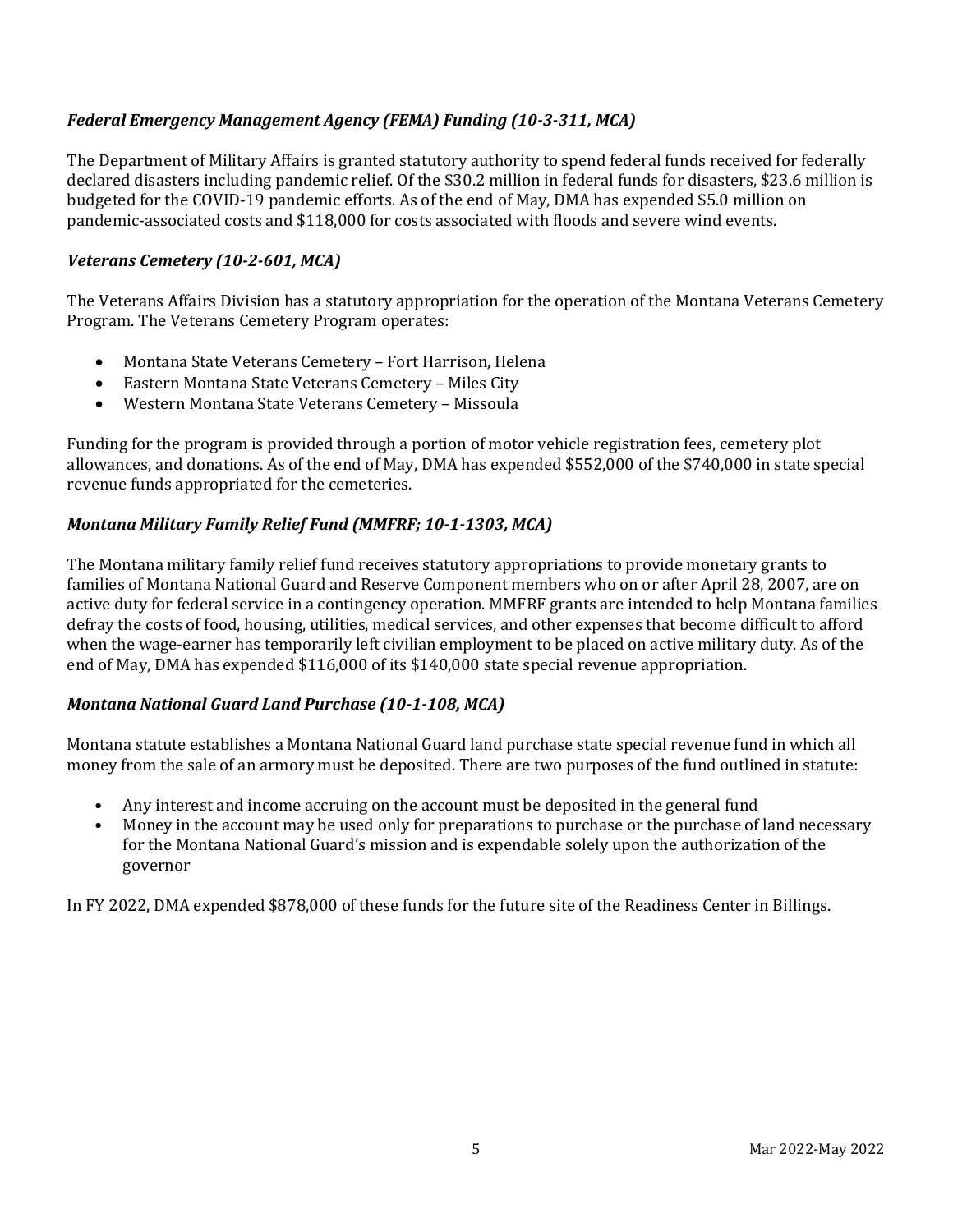# **HB 2 BUDGET MODIFICATIONS**

The following chart shows the HB 2 budget as passed by the legislature, including the pay plan, and the HB 2 modified budget between March 1, 2022, and June 1, 2022. Net modifications to the budget include operating plan changes from one expenditure account to another, program transfers, reorganizations, and agency transfers of authority. The positive modifications and negative modifications are shown by program, expenditure account, and fund type.

#### Legislative Budget Compared to Modified Budget - HB 2 Only

| Agency Name                     | March Modified<br>Budget | June Modified<br>Budget | Net Modifications |  |
|---------------------------------|--------------------------|-------------------------|-------------------|--|
| $\Box$ Dept of Military Affairs | 54,236,811               | 54, 162, 459            | $-74.352$         |  |
| AIR NATIONAL GUARD PGM          | 5,986,778                | 5,934,593               | $-52.185$         |  |
| ARMY NATIONAL GUARD PGM         | 19,593,021               | 19,575,834              | $-17,186$         |  |
| <b>CHALLENGE PROGRAM</b>        | 5,007,418                | 4.989.070               | $-18.348$         |  |
| DIRECTORS OFFICE                | 1,352,585                | 1,350,915               | $-1,670$          |  |
| DISASTER & EMERGENCY SERVICES   | 19,095,921               | 19,112,649              | 16.728            |  |
| SCHOLARSHIP PROGRAM             | 207,362                  | 207,362                 |                   |  |
| <b>STARBASE</b>                 | 654,027                  | 654.027                 |                   |  |
| <b>VETERANS AFFAIRS PROGRAM</b> | 2,339,700                | 2.338.009               | $-1.691$          |  |
| Total                           | 54,236,811               | 54, 162, 459            | $-74.352$         |  |

| Acct & LvI 1 DESC                              | March Modified<br>Budget | June Modified<br>Budget | <b>Net Modifications</b> |  |
|------------------------------------------------|--------------------------|-------------------------|--------------------------|--|
| □ 61000 Personal Services                      | 17,489,421               | 17,727,069              | 237,648                  |  |
| □ 62000 Operating Expenses                     | 20,616,728               | 20,174,423              | $-442.305$               |  |
| $\boxplus$ 63000 Equipment & Intangible Assets | 150,536                  | 150,536                 |                          |  |
| $\boxplus$ 66000 Grants                        | 14,357,466               | 14,157,466              | $-200,000$               |  |
| □ 67000 Benefits & Claims                      | 1.000                    | 1.000                   |                          |  |
| <b>E</b> 68000 Transfers-out                   | 1,621,660                | 1,571,965               | $-49,695$                |  |
| ⊞ 69000 Debt Service                           |                          | 380,000                 | 380,000                  |  |

| Fund Type                 | March Modified<br>Budget | June Modified<br>Budget | Net Modifications |  |
|---------------------------|--------------------------|-------------------------|-------------------|--|
| $\boxplus$ 01 General     | 8.328.974                | 8,326,909               | $-2.065$          |  |
| □ 02 State/Other Spec Rev | 1.105.445                | 1.104.271               | $-1.174$          |  |
| ⊞ 03 Fed/Other Spec Rev   | 44,802,392               | 44,731,279              | $-71.113$         |  |

The Department of Military Affairs had a modification that reduced the HB2 budget by \$74,352. Per 39-71- 403(1)(b)(iv), MCA, when workers' compensation premiums are lower than the previous year, state agencies shall reduce personal services appropriations by the amount of the premium reduction. To track the changes in appropriation authority, total appropriations are not reduced, instead the Governor's Office of Budget and Program Planning (OBPP) requires state agencies to:

- Reduce HB 2, statutory, and proprietary appropriations
- Create a separate offsetting entry on the financial statements in the same amount using an identifying number for workers' compensation entries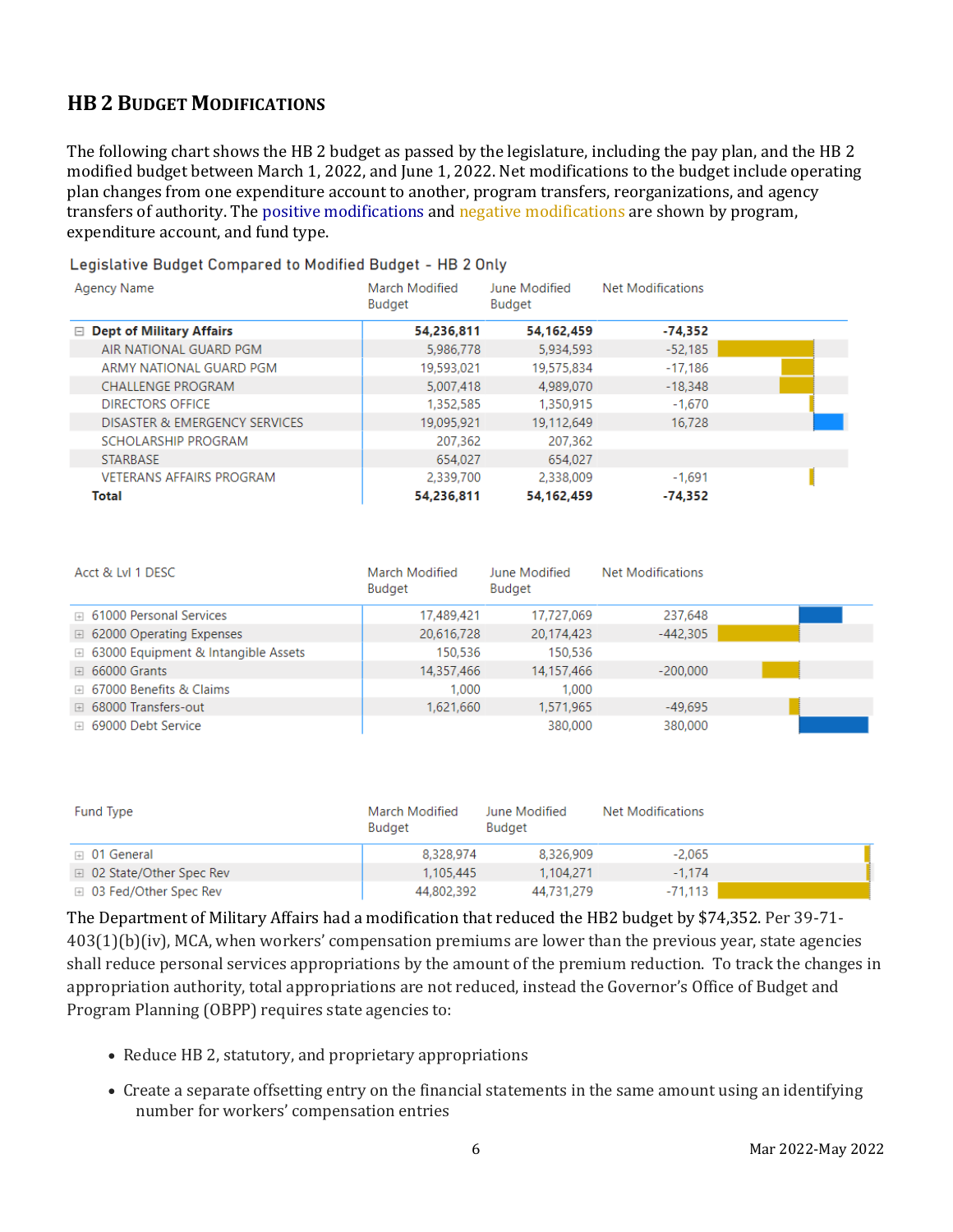The offsetting entries are identified as "frozen" appropriations, which means the appropriations will not be spent unless authorized by OBPP. This modification reduced personal services primarily in the Air National Guard Program from federal special revenue.

DMA had program transfers of authority from the Air National Guard Program (\$12,300), Army National Guard Program (\$1,500), and the ChalleNGe Program (\$7,000) to the Disaster and Emergency Services Division (\$20,800). This program transfer reallocated budget authority to the correct allocations.

DMA also transferred appropriations between expenditures categories for the following reasons:

- In the Disaster and Emergency Services Division, the agency made adjustments to reflect actual staff time and costs for federal grants by transferring appropriation authority from transfers-out (\$23,000), grants (\$200,000), and operating expenses (\$40,000) to personal services (\$263,000)
- In the Army National Guard Program, \$380,000 was transferred from operating expenses to debt services to pay for building leases
- A transfer of authority was made from transfers-out (\$61,695) to personal services (\$49,000) and operating expenses (\$12,695) to help cover subrecipient expenditures under the FEMA Pre-disaster Mitigation (PDM) program
- \$35,000 was transferred from operating expenses to transfers-out to establish authority for subrecipients for the Hazard Mitigation Planning Grants (2021 Legislative Session)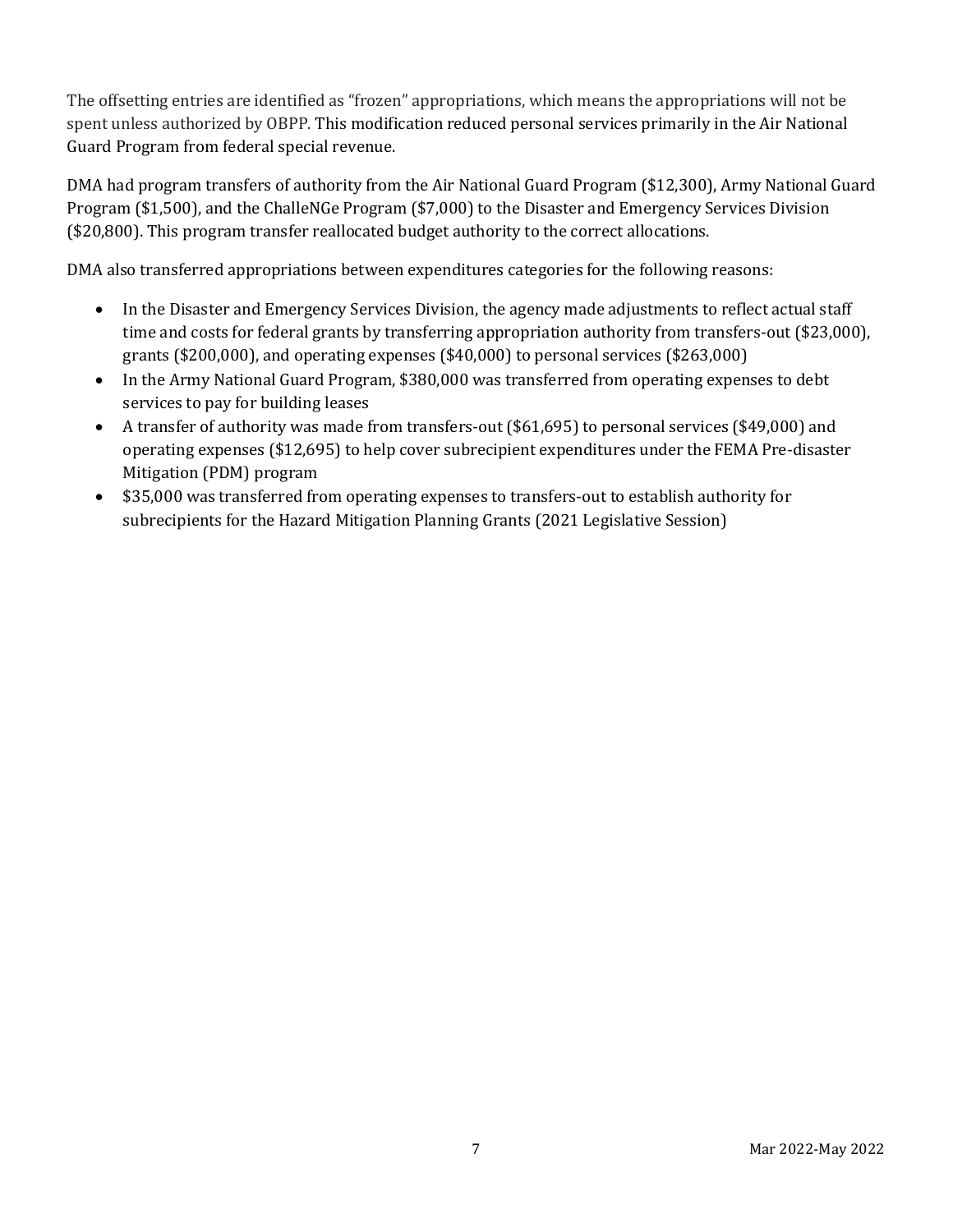# **HB 2 APPROPRIATION AUTHORITY**

The following chart shows the appropriated budget for the agency compared to expenditures through June 1, 2022.



DMA's HB 2 modified budget for FY 2022 totals \$54.2 million, of which the agency has expended \$34.8 million or 64.3%. The majority of the agency's budget comes from federal special revenue funds.

Lower expenditures in the Disaster and Emergency Services Program are due to the program having funding for several multi-year projects.

### **Personal Services**

Personal services make up 32.7% of the total HB 2 budget for FY 2022 with \$14.7 million or 83.2% expended as of June 1, 2022.

The following chart shows the filled and vacant FTE within the agency as of May 1, 2022.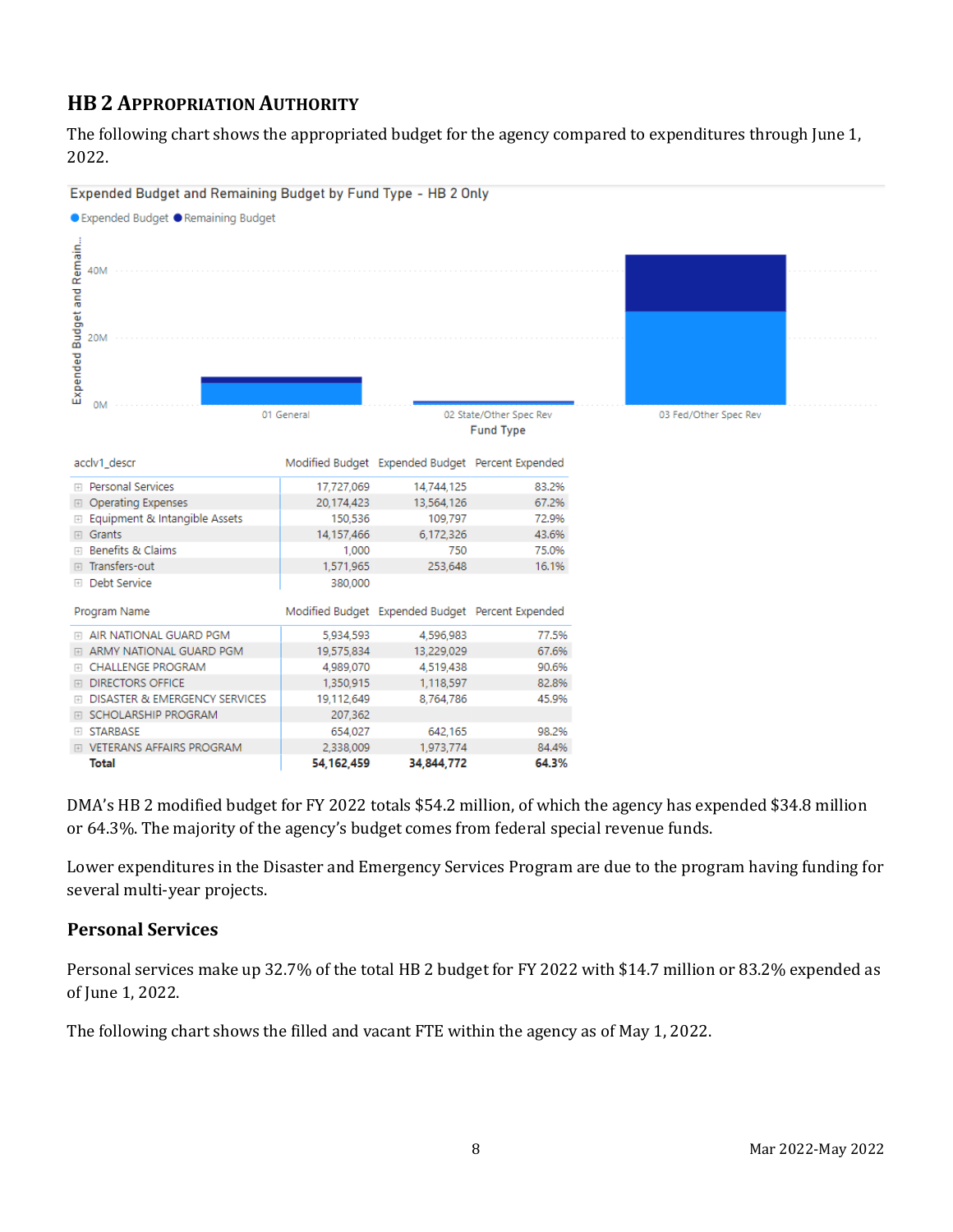

DMA had 6.4%, or 14.21 FTE, of its HB 2 positions vacant as of May 1, 2022, which includes:

- 1.32 FTE in the Director's Office
- 5.30 FTE in the Army National Guard Program
- 3.00 FTE in the Air National Guard Program
- 3.00 FTE in the Youth ChalleNGe Program
- 0.59 FTE in the Veterans Affairs Program
- 1.00 FTE in the Disaster and Emergency Services

For a detailed report on vacancies by job type, please refer to the attached vacant FTE report. To address retention problems the agency has provided pay increases since July 2021.

#### **Next Steps for Personal Services Reporting**

In upcoming Quarterly Financial Reports, the LFD will begin the process of a more comprehensive look at personal services. The LFD will compare two executive "snapshots" -- July 2020 and July 2022. The analysis will identify adjustments adopted by the legislature in 2021 and modifications made by the agencies, within the confines of budget law.

The September Quarterly Financial Report will provide the complete comparison from July 2020 to July 2022. Ultimately, the analysis will result in a description of all the components that will be part of the executive's decision package one (DP 1) 2025 biennium budget request. This work will prepare legislators for budget deliberations in the 2023 session. For a review of how DP 1 works and snapshot components, please read this [short brochure](https://montana.maps.arcgis.com/apps/Cascade/index.html?appid=23095fcf15754f4fb38b63c58a884b97) from 2019.

#### **Operating Expenses**

Operating expenses make up 37.2% of the HB 2 modified budget. The majority of this funding is in the Army National Guard Program for utility costs and maintenance and repair costs. Through the end of May, DMA had expended \$13.6 million or 67.2% of its operating expense budget. According to DMA, the majority of total operating expense funding is related to the unexploded ordnance cleanup of the Limestone Hills training area.